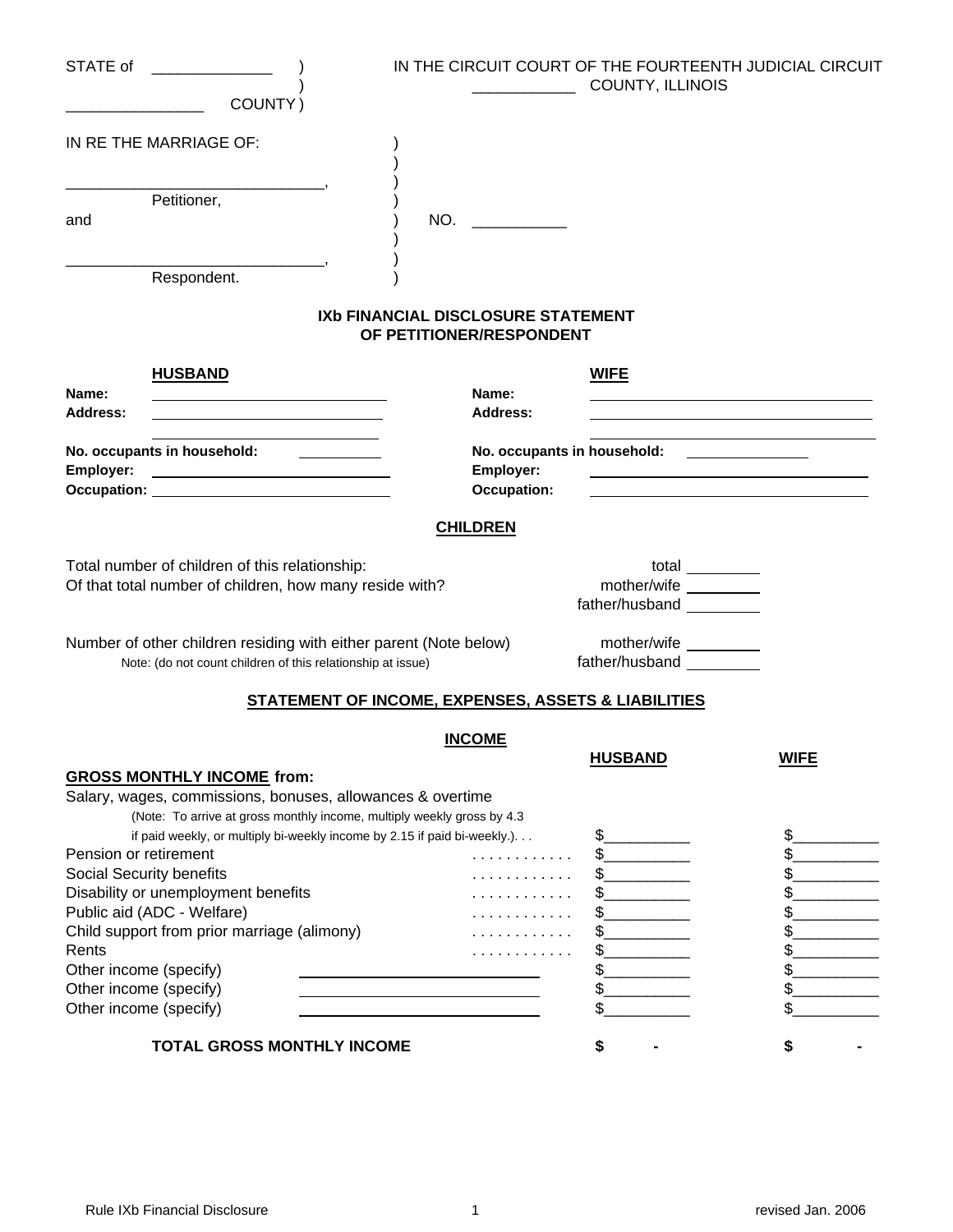| <b>DEDUCTIONS:</b>                          |                       | <b>HUSBAND</b> |                         | <b>WIFE</b> |  |
|---------------------------------------------|-----------------------|----------------|-------------------------|-------------|--|
| State income tax withheld                   |                       | S.             |                         |             |  |
| Federal income tax withheld                 | .                     | \$.            |                         |             |  |
| Social Security / Medicare withheld (OASDI) |                       |                |                         |             |  |
| Medical or other insurance                  |                       |                |                         |             |  |
| Mandatory Retirement (TRS, IMRF, etc.) [10] |                       |                |                         |             |  |
|                                             |                       |                |                         |             |  |
|                                             |                       |                | Credit Union payments   |             |  |
| <b>Credit Union savings</b>                 |                       |                |                         |             |  |
| Union or other dues: (specify)              |                       |                |                         |             |  |
| Other deductions (specify)                  |                       |                |                         |             |  |
| Other deductions (specify)                  |                       |                |                         |             |  |
|                                             |                       |                |                         |             |  |
| <b>TOTAL MONTHLY DEDUCTIONS</b>             |                       |                |                         |             |  |
| <b>TOTAL NET MONTHLY INCOME</b>             |                       |                |                         | \$          |  |
| Number of paychecks per year:               | <b>Filing status:</b> |                | No. exemptions claimed: |             |  |
|                                             | single                |                |                         |             |  |
| semi-weekly (24) _______                    | married               |                |                         |             |  |
| bi-weekly $(26)$ ________                   | other (specify below) |                |                         |             |  |
| weekly (52)                                 |                       |                |                         |             |  |

## **EXPENSES**

LIST ALL EXPENSES BY MONTH: State the name and relationship of all persons whose expenses are included:

\_\_\_\_\_\_\_\_\_\_\_\_\_\_\_\_\_\_\_\_\_\_\_\_\_\_\_\_\_\_\_\_\_\_\_\_\_\_\_\_\_\_\_\_\_\_\_\_\_\_\_\_\_\_\_\_\_\_\_\_\_\_\_\_\_\_\_\_\_\_\_\_\_\_\_\_\_\_\_\_\_\_\_\_\_\_\_\_\_\_\_\_\_

| <b>TOTAL MONTHLY LIVING EXPENSES</b>                                    |               |               |    |
|-------------------------------------------------------------------------|---------------|---------------|----|
| Other monthly expenses (specify)                                        |               |               |    |
| Other monthly expenses (specify)                                        |               |               |    |
| Other monthly expenses (specify)                                        |               |               |    |
| Other monthly expenses (specify)                                        |               |               |    |
| Installment payments (charges, etc., not previously included)           |               |               |    |
| Incidentals (grooming, gifts, etc.)                                     |               |               |    |
| Entertainment (clubs, movies, recreation, travel, etc)                  | .             |               |    |
| Transportation (other than automobile)                                  | .             |               |    |
|                                                                         |               |               |    |
| Auto insurance                                                          | .             |               |    |
| Auto expenses (gas, oil, repairs)                                       |               |               |    |
| Payment of child/spousal support from prior marriage                    | $\frac{1}{2}$ |               |    |
| School (preschool, college, other schooling expenses) www.community.com |               |               |    |
| Child Care (babysitters, etc.)<br>.                                     |               |               |    |
| specify health, dental, disability/accident, life, etc) ____________    | \$            | \$            |    |
| Insurance (do not include payroll deducted items)                       |               |               |    |
| Dental (expenses not covered by insurance)                              |               |               |    |
| Medical (expenses not covered by insurance)                             |               |               |    |
|                                                                         |               | $\frac{1}{2}$ |    |
| Laundry & dry cleaning                                                  |               |               |    |
| Internet                                                                |               |               |    |
| Cell Phone                                                              |               |               |    |
| Home Telephone                                                          |               |               |    |
|                                                                         |               | $\frac{1}{2}$ |    |
| Food & household supplies                                               | .             |               |    |
| Real estate insurance if not included in mortgage payment               |               |               |    |
| Real estate taxes if not included in mortgage payment                   |               | $\frac{1}{2}$ |    |
| Mortgage or rental payments (residence)                                 | .             | $\sim$        | \$ |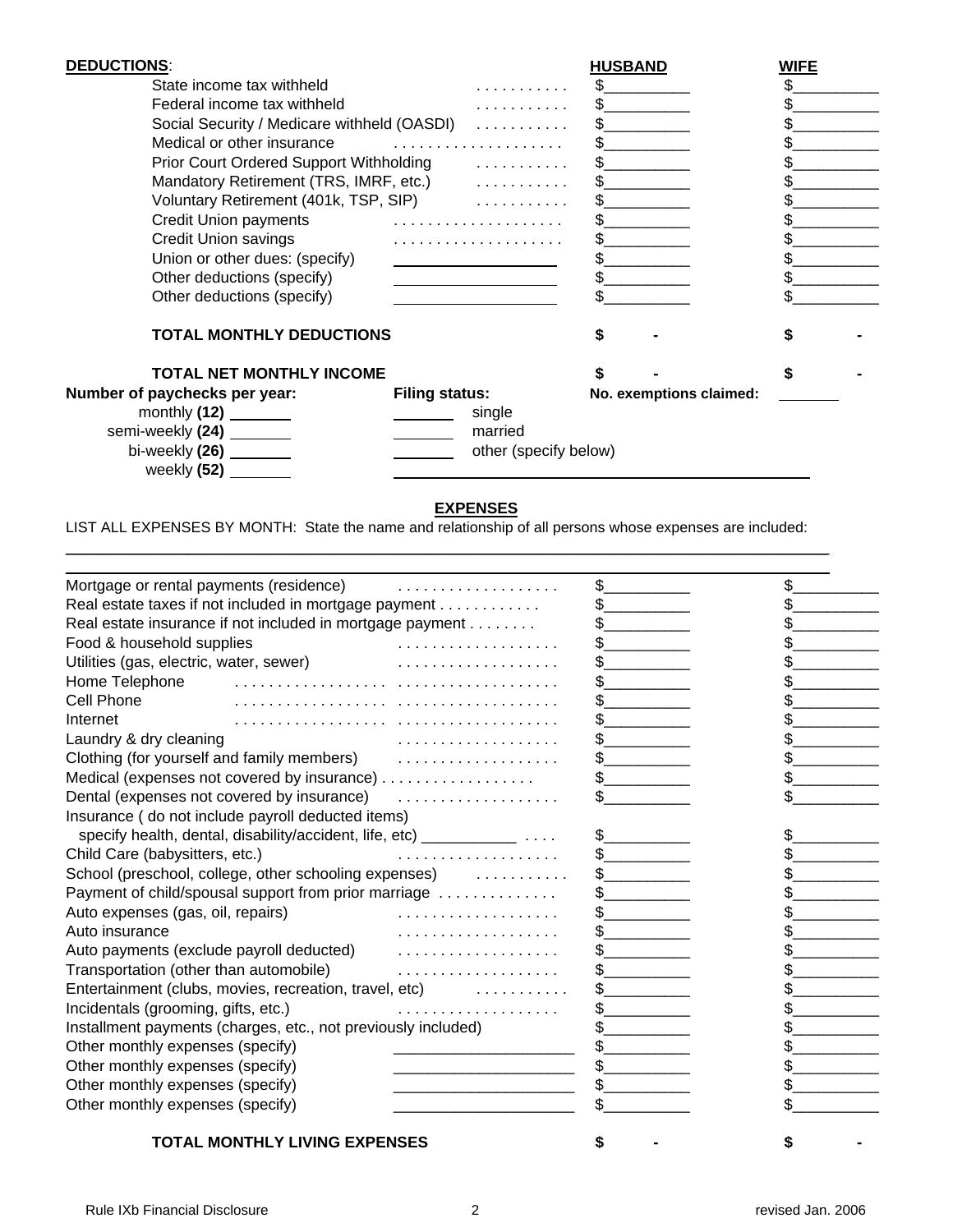## **ASSETS**

**REAL ESTATE**: If more than one parcel owned, please attach schedule with following information:

| Address:                                                 |                                                                                                                                                                                                                                      |                                                 | Original cost:<br>Improvements:                  |                        | \$<br>\$ |  |
|----------------------------------------------------------|--------------------------------------------------------------------------------------------------------------------------------------------------------------------------------------------------------------------------------------|-------------------------------------------------|--------------------------------------------------|------------------------|----------|--|
| Type of property:<br>Date of Purchase:                   |                                                                                                                                                                                                                                      |                                                 | <b>Total Costs:</b>                              |                        | \$       |  |
| How title held:                                          |                                                                                                                                                                                                                                      |                                                 | Liens:                                           |                        | \$       |  |
| Mortgage holder<br>Tax amount:                           | \$                                                                                                                                                                                                                                   |                                                 | Present market value:<br>EQUITY: (value - liens) |                        | \$<br>\$ |  |
|                                                          |                                                                                                                                                                                                                                      |                                                 |                                                  |                        |          |  |
| <b>CERTIFICATES OF DEPOSIT</b>                           |                                                                                                                                                                                                                                      |                                                 |                                                  |                        |          |  |
| last 4 numbers of cerificate:<br>Where held:             |                                                                                                                                                                                                                                      | Where held:                                     | last 4 numbers of cerificate:                    |                        |          |  |
| In whose name:                                           |                                                                                                                                                                                                                                      |                                                 | In whose name:                                   |                        |          |  |
| Amount:                                                  | \$                                                                                                                                                                                                                                   | Amount:                                         |                                                  |                        |          |  |
| <b>Maturity Date:</b>                                    |                                                                                                                                                                                                                                      | <b>Maturity Date:</b>                           |                                                  |                        |          |  |
| Present Value:                                           |                                                                                                                                                                                                                                      | Present Value:                                  |                                                  | \$.                    |          |  |
|                                                          | <b>CHECKING AND/OR SAVINGS ACCOUNTS: (Include any IRA accounts or money market accounts)</b>                                                                                                                                         |                                                 |                                                  |                        |          |  |
| Names of Institution                                     | Type of Account                                                                                                                                                                                                                      | Owner                                           |                                                  | <b>Present Balance</b> |          |  |
|                                                          |                                                                                                                                                                                                                                      |                                                 |                                                  | \$                     |          |  |
|                                                          |                                                                                                                                                                                                                                      |                                                 |                                                  | \$                     |          |  |
|                                                          |                                                                                                                                                                                                                                      |                                                 |                                                  | \$                     |          |  |
|                                                          |                                                                                                                                                                                                                                      |                                                 |                                                  |                        |          |  |
|                                                          | <b>PENSIONS, RETIREMENT PLANS:</b> (Includes IRA's, SIP's, 401K Plans, deferred income & profit sharing)                                                                                                                             |                                                 |                                                  |                        |          |  |
| Name of company:                                         | <u> 1989 - Jan Stein Stein Stein Stein Stein Stein Stein Stein Stein Stein Stein Stein Stein Stein Stein Stein Stein Stein Stein Stein Stein Stein Stein Stein Stein Stein Stein Stein Stein Stein Stein Stein Stein Stein Stein</u> |                                                 | Name of company:                                 |                        |          |  |
| In whose name:                                           |                                                                                                                                                                                                                                      |                                                 | In whose name:                                   |                        |          |  |
| How many years employed:<br>Present cash value:          | $\mathbb{S}$                                                                                                                                                                                                                         | How many years employed:<br>Present cash value: |                                                  | \$                     |          |  |
| Name & Address of Plan Administrator:                    |                                                                                                                                                                                                                                      |                                                 | Name & Address of Plan Administrator:            |                        |          |  |
|                                                          |                                                                                                                                                                                                                                      |                                                 |                                                  |                        |          |  |
|                                                          |                                                                                                                                                                                                                                      |                                                 |                                                  |                        |          |  |
|                                                          |                                                                                                                                                                                                                                      |                                                 |                                                  |                        |          |  |
|                                                          | <b>STOCKS, BONDS, TREASURY NOTES, BILLS AND OTHER INVESTMENTS:</b>                                                                                                                                                                   |                                                 |                                                  |                        |          |  |
| Name of investor:                                        |                                                                                                                                                                                                                                      | Name of investor:                               |                                                  |                        |          |  |
| In whose name:                                           |                                                                                                                                                                                                                                      | In whose name:                                  |                                                  |                        |          |  |
| Present cash value:                                      |                                                                                                                                                                                                                                      | Present cash value:                             |                                                  |                        |          |  |
|                                                          |                                                                                                                                                                                                                                      |                                                 |                                                  |                        |          |  |
| <b>LIFE INSURANCE AND ANNUITIES:</b><br>Name of Company: |                                                                                                                                                                                                                                      |                                                 | Name of Company:                                 |                        |          |  |
| In whose name:                                           |                                                                                                                                                                                                                                      |                                                 | In whose name:                                   |                        |          |  |
| Face amount:                                             | $\frac{1}{2}$                                                                                                                                                                                                                        | Face amount:                                    |                                                  | \$                     |          |  |
| Present cash value:                                      |                                                                                                                                                                                                                                      |                                                 | Present cash value:                              |                        |          |  |
| <b>MOTOR VEHICLES:</b>                                   |                                                                                                                                                                                                                                      |                                                 |                                                  |                        |          |  |
| Make/Model<br>Year                                       |                                                                                                                                                                                                                                      | <b>How Title held</b>                           | <u>Liens</u>                                     |                        | Value    |  |
|                                                          |                                                                                                                                                                                                                                      |                                                 | \$                                               |                        | \$       |  |
|                                                          | the control of the control of the control of the control of the control of                                                                                                                                                           |                                                 | \$                                               |                        | \$       |  |
|                                                          | the contract of the contract of the contract of the contract of the contract of                                                                                                                                                      |                                                 | \$                                               |                        | \$       |  |
|                                                          |                                                                                                                                                                                                                                      |                                                 | \$                                               |                        | \$       |  |
|                                                          |                                                                                                                                                                                                                                      |                                                 |                                                  |                        | \$       |  |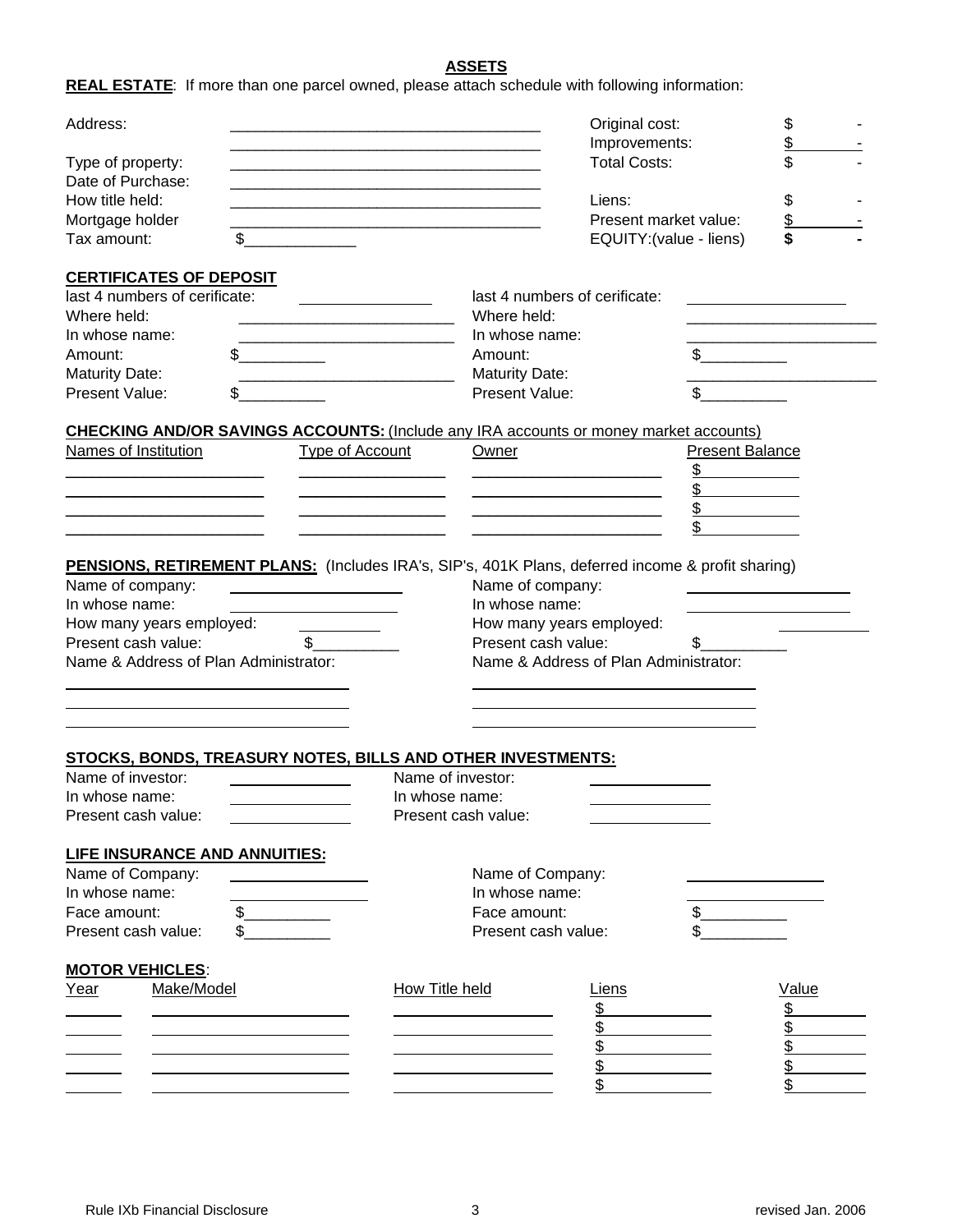## **HOUSEHOLD GOODS & FURNISHINGS:** (List major items only)

| <b>ITEM</b>                                    |                        |                                                                                                          | <b>VALUE</b>                                 |                       | IN WHOSE POSSESSION |
|------------------------------------------------|------------------------|----------------------------------------------------------------------------------------------------------|----------------------------------------------|-----------------------|---------------------|
|                                                |                        |                                                                                                          | \$                                           |                       |                     |
|                                                |                        |                                                                                                          |                                              |                       |                     |
|                                                |                        |                                                                                                          |                                              |                       |                     |
|                                                |                        |                                                                                                          |                                              |                       |                     |
|                                                |                        |                                                                                                          |                                              |                       |                     |
|                                                |                        |                                                                                                          |                                              |                       |                     |
|                                                |                        |                                                                                                          |                                              |                       |                     |
|                                                |                        |                                                                                                          |                                              |                       |                     |
|                                                |                        |                                                                                                          | \$                                           |                       |                     |
|                                                |                        |                                                                                                          | $\frac{1}{2}$                                |                       |                     |
|                                                |                        |                                                                                                          | \$                                           |                       |                     |
| <b>OTHER ASSETS:</b>                           |                        | (Interest in a Trust, Stock Options, Deferred Compensation, ATV's, motorcycles, boats, machinery, tools, |                                              |                       |                     |
|                                                |                        | pending worker's compensation, personal injury or other litigation or collection claims, etc.)           |                                              |                       |                     |
| <b>ITEM</b>                                    |                        |                                                                                                          | <b>VALUE</b>                                 |                       | IN WHOSE POSSESSION |
|                                                |                        |                                                                                                          | \$                                           |                       |                     |
|                                                |                        |                                                                                                          | \$                                           |                       |                     |
|                                                |                        |                                                                                                          |                                              |                       |                     |
|                                                |                        |                                                                                                          |                                              |                       |                     |
| <b>BUSINESS / FARMING INTERESTS:</b>           |                        | (List interest in any business, corporation, farms, etc. which you                                       |                                              |                       |                     |
|                                                |                        | or your spouse have an ownership interest in.)                                                           |                                              |                       |                     |
| Name of Business:                              |                        |                                                                                                          |                                              | Value:                | \$                  |
| Form of Ownership:                             |                        |                                                                                                          |                                              |                       |                     |
| Nature of Business Interest (explain):         |                        |                                                                                                          |                                              |                       |                     |
|                                                |                        |                                                                                                          |                                              |                       |                     |
|                                                |                        |                                                                                                          |                                              |                       |                     |
|                                                |                        | <b>DEBTS &amp; LIABILITIES</b>                                                                           |                                              |                       | Monthly             |
| Name of Company                                | <b>For</b>             |                                                                                                          |                                              | <b>Balance</b>        | Payment             |
|                                                |                        |                                                                                                          |                                              | <u>\$</u>             | \$                  |
|                                                |                        |                                                                                                          |                                              | \$                    | \$                  |
|                                                |                        |                                                                                                          |                                              | \$                    | \$                  |
|                                                |                        |                                                                                                          |                                              | \$                    | \$                  |
|                                                |                        |                                                                                                          |                                              | \$                    | \$<br>¢             |
|                                                |                        |                                                                                                          |                                              | ⊋                     |                     |
|                                                |                        |                                                                                                          |                                              | \$                    |                     |
| NON-MARITAL PROPERTY CLAIMED BY YOU:           |                        |                                                                                                          | (Owned before marriage, gift or inheritance) |                       |                     |
| Item                                           |                        |                                                                                                          | Value                                        | <b>Basis of Claim</b> |                     |
|                                                |                        |                                                                                                          | \$                                           |                       |                     |
|                                                |                        |                                                                                                          |                                              |                       |                     |
|                                                |                        |                                                                                                          | \$                                           |                       |                     |
|                                                |                        |                                                                                                          |                                              |                       |                     |
| <b>PREMARITAL AGREEMENT?</b>                   | yes                    |                                                                                                          | no                                           |                       |                     |
|                                                |                        |                                                                                                          |                                              |                       |                     |
| <b>HEALTH INSURANCE COVERAGE</b>               |                        |                                                                                                          |                                              |                       |                     |
| Health insurance coverage currently in effect? |                        |                                                                                                          | yes                                          |                       | no                  |
| Name of insurance carrier:                     |                        |                                                                                                          |                                              |                       |                     |
| Type of insurance:                             | medical                | dental                                                                                                   |                                              |                       |                     |
| Deductible:                                    | optical                | prescription                                                                                             |                                              |                       |                     |
| Persons covered:                               | per individual<br>self |                                                                                                          | per family                                   |                       |                     |
| Provided by:                                   |                        |                                                                                                          | dependents                                   |                       | spouse              |
| Monthly costs for:                             | employer<br>self       | \$                                                                                                       | private policy<br>dependents                 |                       |                     |
| cost paid by:                                  |                        |                                                                                                          | employee                                     |                       |                     |
| employee's contribution:                       | employer<br>\$         |                                                                                                          | COBRA cost:                                  |                       | \$                  |
|                                                |                        |                                                                                                          |                                              |                       |                     |
| Rule IXb Financial Disclosure                  |                        | 4                                                                                                        |                                              |                       | revised Jan. 2006   |